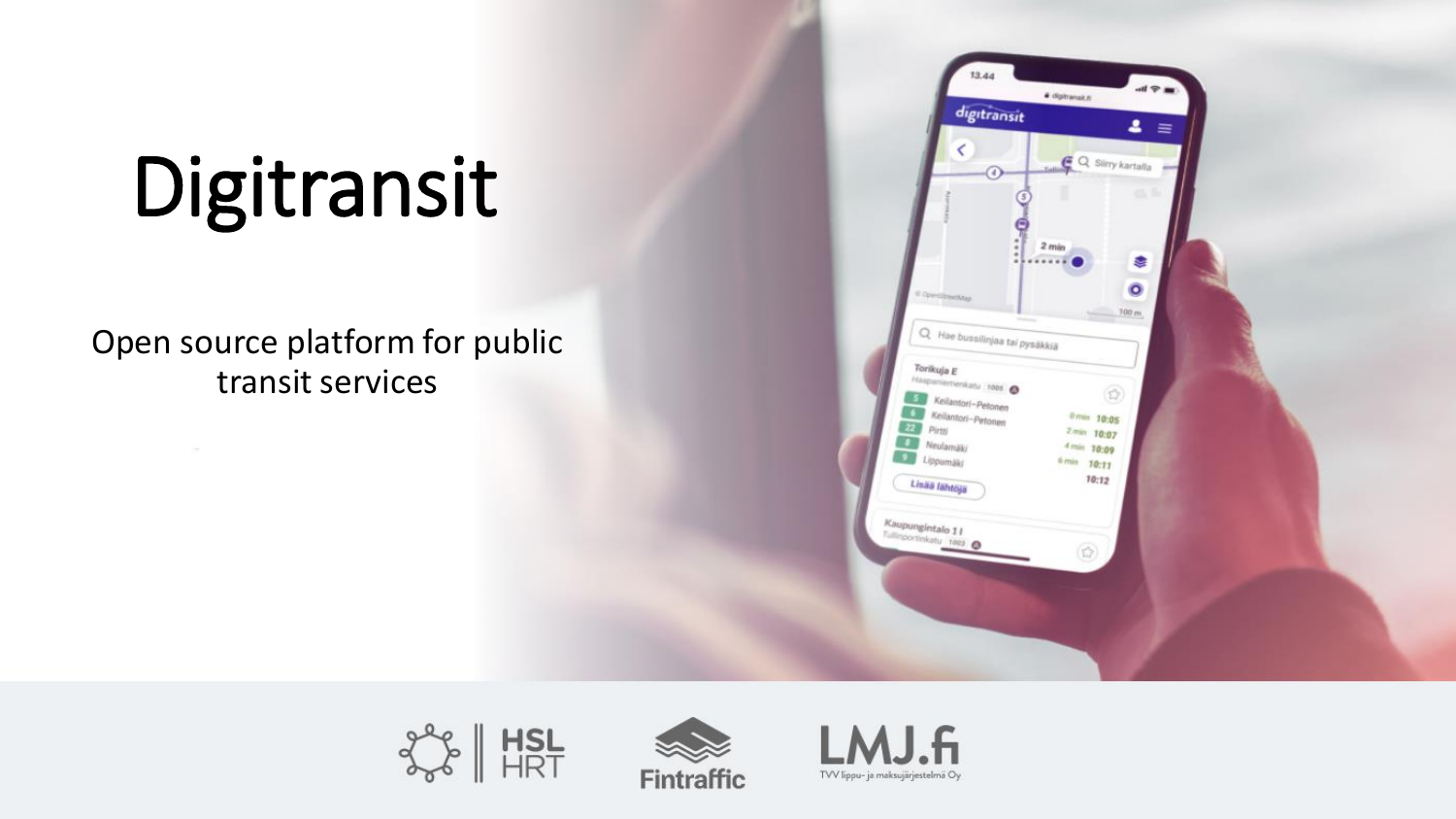#### Architecture

- Consists of about 40 microservices running on Azure
- Kubernetes
- Docker containers
- Provides all components required for implementing a modern public transit routing service

<https://www.digitransit.fi/en/developers/architecture/>





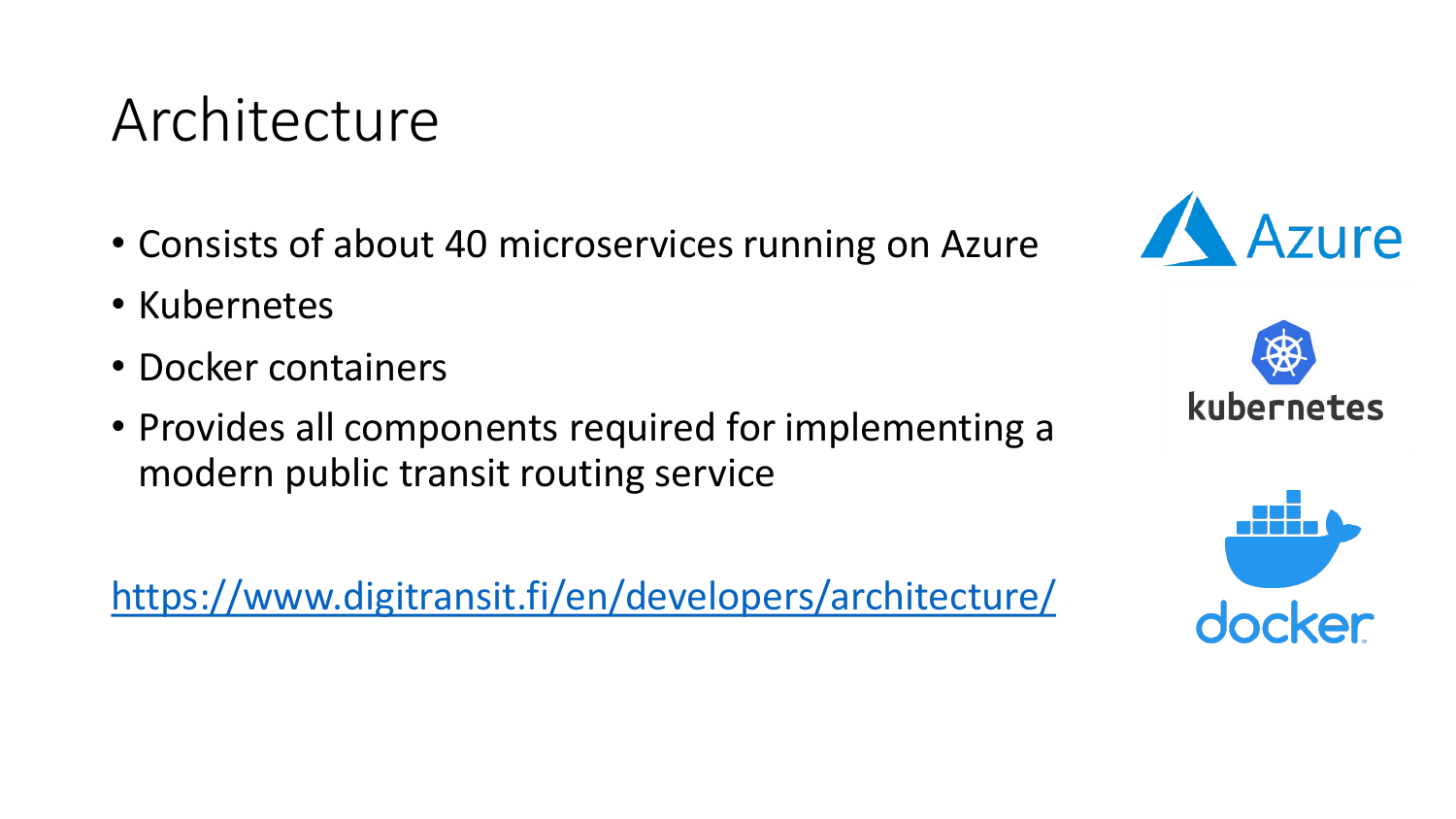### Open source

- <https://github.com/hsldevcom> repositories
- International co-operation with upstream sources and downstream forks. Contributions from individual developers are accepted, too.
- Languages: mostly javascript, some java, python and go components
- CI based on github actions
- Examples:
	- <https://github.com/HSLdevcom/digitransit-ui>
	- <https://github.com/HSLdevcom/OpenTripPlanner>
	- <https://github.com/HSLdevcom/pelias-api>

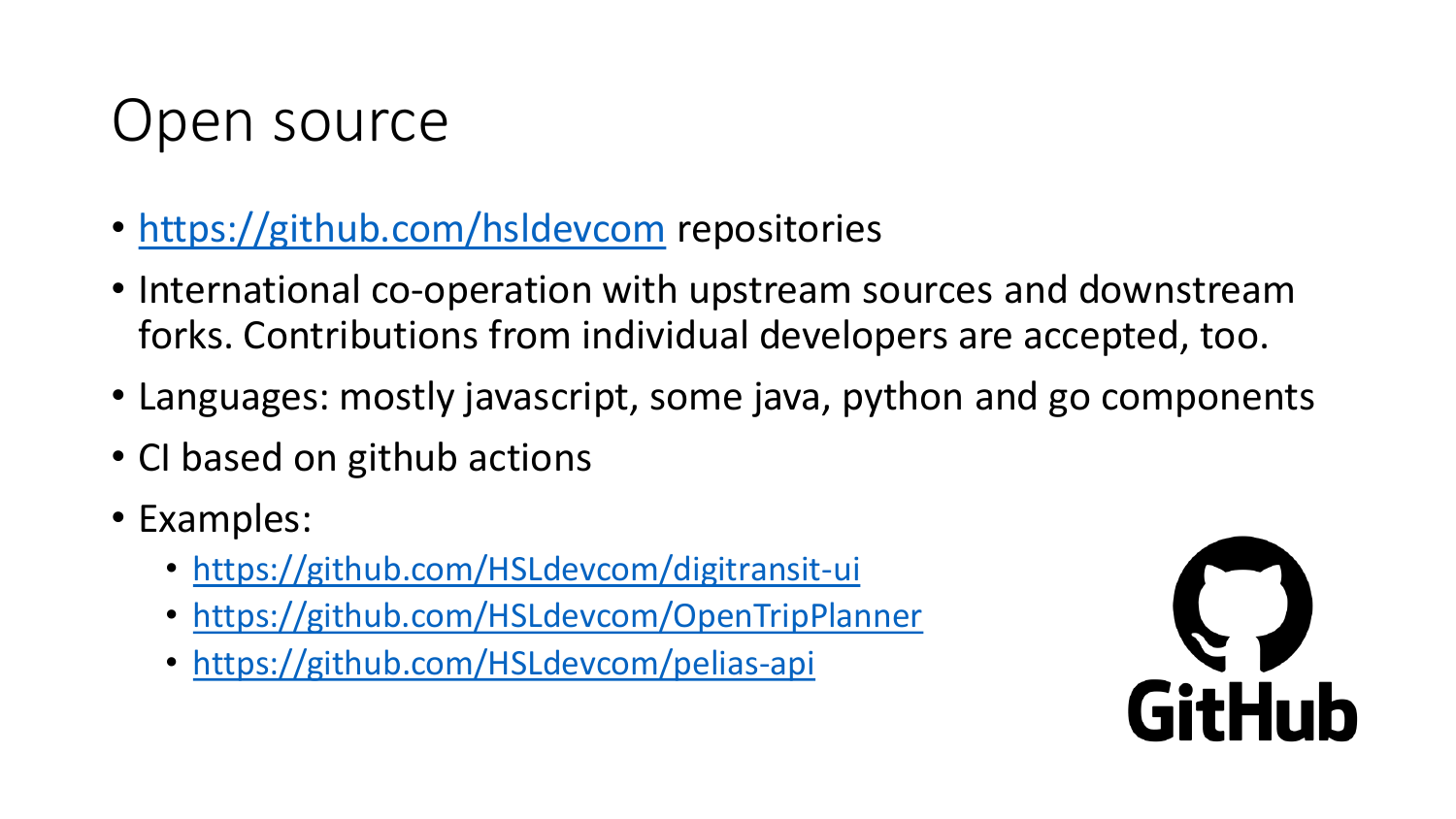### Open APIs

- OpenTripPlanner routing API delivers public transit data and computes multi-modal itineraries (graphql interface)
- Geocoding API for finding coordinates of place names and addresses, and for finding the nearest location to a given coordinate (reverse geocoding). Traditional REST api.
- Map API for raster and vector maps (REST)
- Currently fully open and unlimited services. New API management layer for restricting the access will be deployed in the near future.
- Developer documentation: [digitransit.fi](http://www.digitransit.fi/)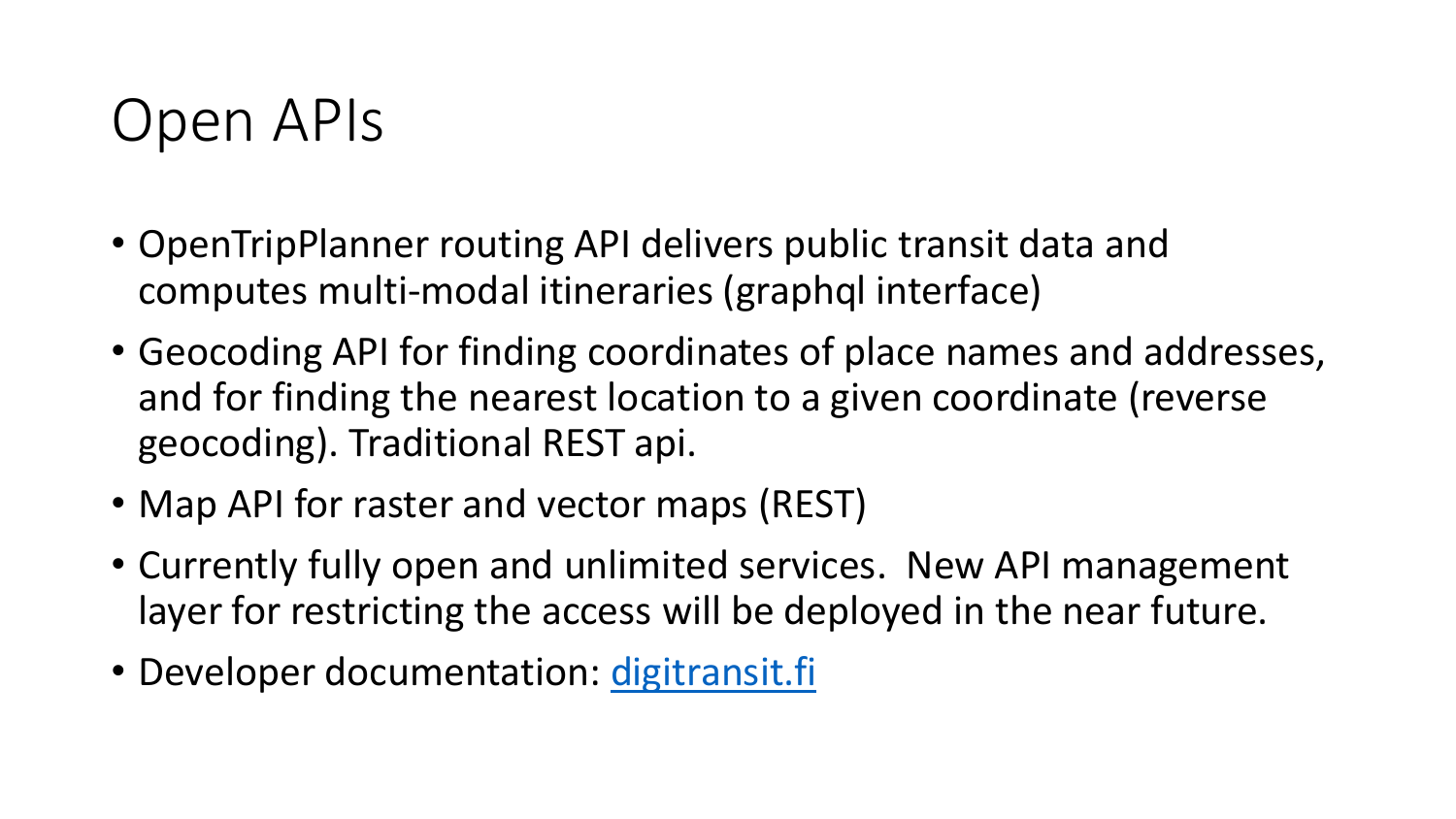# Other possibilities

- Some functionality (such as UI elements for search and query tools) is distributed as encapsulated libraries
	- Javascript, npm
	- React components
- A dedicated search view will be available for embedding into other web pages. This provides an easy way to integrate routing services.
	- Easy to use configuration view
	- Search view which can be placed into an iframe
- Stop monitor service

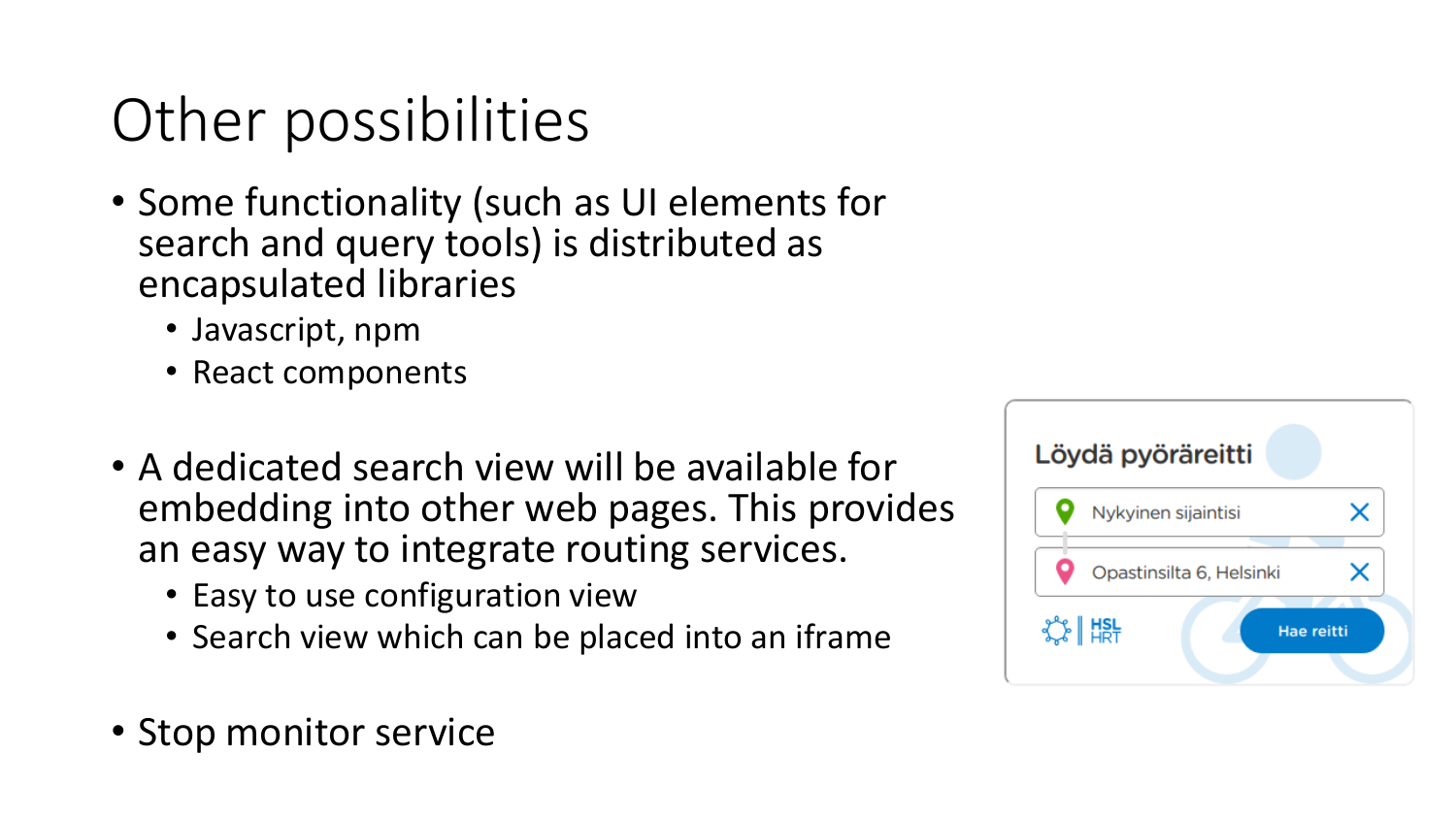#### Recent developments

- Park and Ride
- Improved search component shows traffic modes and platforms
- Trunk route visualization
- Fuzzy address searches
- Embedded search form
- Stop monitor service
- Improved accessibility